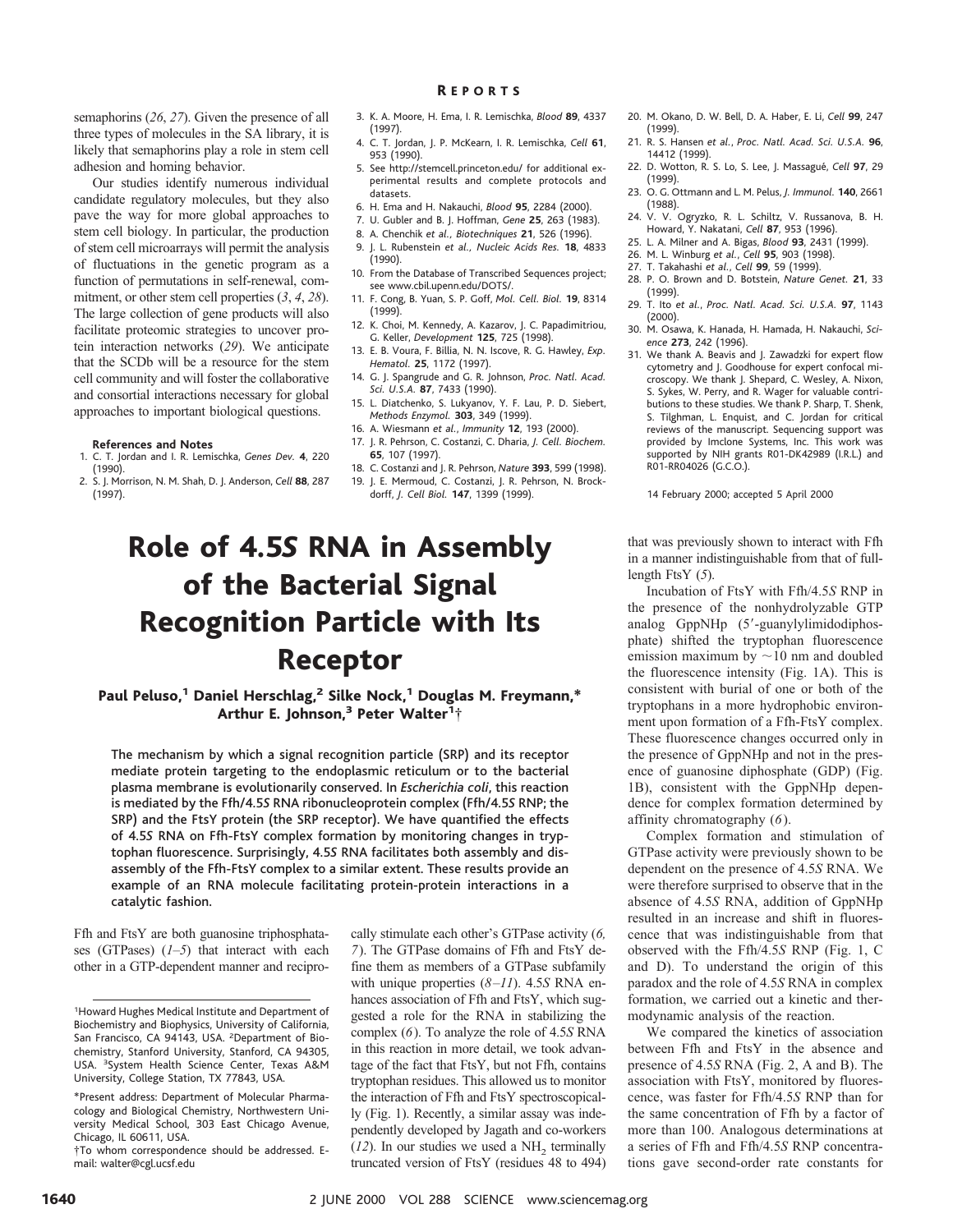**Fig. 1.** Changes in tryptophan fluorescence allow<br>monitoring of Ffh-FtsY monitoring complex formation. Fluorescence emission spectra of FtsY (1  $\mu$ M) in the presence (solid circles) or absence (open circles) of 8 mM Ffh/4.5*S* RNP (**A** and **B**) or 6  $\mu$ M free Ffh (**C** and **D**). Spectra in (A) and (C) were obtained under standard assay conditions (28) with<br>1 mM GppNHp-Mg<sup>2+</sup> and 1 mM GppNHp-Mg<sup>21</sup> those in  $(B)$  and  $(D)$  with 0.5 mM GDP- $Mg^{2+}$ . Analysis of a mutant form of FtsY, FtsY( W128F), but not of FtsY( W343F), showed similar fluorescence changes upon complex formation with Ffh (*12, 17*); this indicates that the assay exclusively measures the environment of Trp<sup>343</sup>, which is positioned near the nucleo-



tide binding site. Spectra were acquired using a photon-counting SLM 8100 spectrofluorometer. An excitation wavelength of 290 nm was used. In (A) and (B), 4.5*S* RNA was added to the "–Ffh/4.5*S*" samples to control for inner filter effects.

association of  $k_{on} = 5.6 \times 10^2 \text{ M}^{-1} \text{ s}^{-1}$  and  $9.2 \times 10^4$  M<sup>-1</sup> s<sup>-1</sup>, respectively (Fig. 2, A and B, insets). These observed association rate constants are much smaller than those typically observed for protein-protein association,  $10^6$  to  $10^8$  M<sup>-1</sup> s<sup>-1</sup> (*13*), which suggests that the association of a signal recognition particle (SRP) and its receptor requires conformational rearrangement.

The difference in association rate con-

**Fig. 2.** Association and dissociation kinetics for the Ffh-FtsY and Ffh/4.5*S* RNP– FtsY complexes. FtsY (0.35  $\mu$ M) fluorescence was monitored over time in the presence of 500  $\mu$ M GppNHp-Mg<sup>2+</sup> and either 7.3  $\mu$ M Ffh (**A**) or 7.7  $\mu$ M Ffh/4.5S **(B)**. The data were fit to a single exponential, yielding  $k_{obs} = 0.0061 s^{-1}$  and 0.70  $s^{-1}$  respectively. Insets: Values of k, from experiments as in (A) and (B) were s<sup>-1</sup>, respectively. Insets: Values of  $k_{\text{obs}}$  from experiments as in (A) and (B) were plotted against concentrations of Ffh and Ffh/4.5*S* RNP; different open symbols represent independent experiments in the inset of (A) [the solid circles are the experimentally determined  $k_{\text{off}}$  values from (C) and (D)]. A fit of the data to the equation  $k_{\text{obs}} = k_{\text{on}}$ [protein] +  $k_{\text{off}}$  gave values of  $k_{\text{on}} = 5.6$  (±0.6)  $\times$  10<sup>2</sup> M<sup>-1</sup><br>s<sup>-1</sup> and 9.2 (±0.7)  $\times$  10<sup>4</sup> respectively, to FtsY. [The latter value is in reasonable agreement with that measured by Jagath *et al.* (12), 1.8  $\times$  10<sup>5</sup> M $^{-1}$  s $^{-1}$ , using a similar assay with GTP in place of the nonhydrolyzable GTP analog used here.] Ffh, Ffh/4.5*S* RNP, and FtsY were preincubated individually with 500  $\mu$ M GppNHp-Mg<sup>2+</sup> for 20 min before each initiation of the reactions. For binding reactions of Ffh/4.5*S* RNP to FtsY, measurements were made using a KinTek Stopped-Flow apparatus. (**C** and **D**) Dissociation rates of Ffh-FtsY and Ffh/4.5*S* RNP–FtsY complexes. Fluorescence intensity was monitored at 340 nm after mixing 1.5  $\mu$ M Ffh-FtsY complex (C) and 2  $\mu$ M Ffh/4.55 RNP–FtsY complex (D) with 5 mM GDP-Mg<sup>2+</sup> to trap dissociated components. Fits of the data to single exponentials gave values of  $k_{\rm off} = 3.30$ <br>(±0.02)  $\times$  10<sup>-3</sup> s<sup>-1</sup> and 1.20 (±0.04)  $\times$  10<sup>-5</sup> s<sup>-1</sup> for dissociation of the Ffh/4.5*S* RNP–FtsY and Ffh-FtsY complexes, respectively. Reactions were carried out in triplicate. Complexes were preformed at  $2\times$  concentration in the presence of 100  $\mu$ M GppNHp-Mg<sup>2+</sup>. To initiate reactions, samples were diluted 1:1 in buffer containing 10 mM GDP-Mg<sup>2+</sup>. Inset of (D): Dissociation of Ffh-FtsY complex was accelerated upon addition of 4.5*S* RNA. Fluorescence changes were monitored after mixing 2.5  $\mu$ M Ffh-FtsY complex with 5 mM GDP-Mg<sup>2+</sup>. At the time

stants explains the apparent requirement for 4.5*S* RNA in previous GTP hydrolysis and binding studies. The Ffh-FtsY complex would not be expected to have formed over the time course and at the concentrations used in published assays (5 to 150 nM, 20 min). When Ffh-FtsY complex formation is driven by high concentrations of the interacting components, however, GTP hydrolysis is stimulated (*14, 15*).

The enhanced rate of complex formation might be readily explained if 4.5*S* RNA increases the affinity of FtsY for Ffh. This could arise, for example, if 4.5*S* RNA binding to Ffh preorders the protein for interaction with FtsY (*16*) or if 4.5*S* RNA interacts directly with FtsY. To test this prediction, we followed the dissociation of the Ffh/4.5*S*-FtsY and Ffh-FtsY complexes. Ffh-FtsY and Ffh/4.5*S*-FtsY complexes were preformed in the presence of GppNHp, and the change in tryptophan fluorescence was monitored as a function of time after addition of an excess of GDP (Fig. 2, C and D). After dissociation, Ffh and FtsY rapidly exchange GppNHp for GDP (*17–19*) and hence are trapped in the dissociated state.

To our surprise, the Ffh/4.5*S*-FtsY complex dissociated much faster than did the Ffh-FtsY complex (Fig. 2, C and D). The rate constant determined for the dissociation of the Ffh/4.5*S*-FtsY complex ( $k_{\text{off}} = 3.3 \times$  $10^{-3}$  s<sup>-1</sup>) was greater than that for the Ffh-FtsY complex ( $k_{\text{off}} = 1.2 \times 10^{-5} \text{ s}^{-1}$ ) by a factor of 275. To confirm that the change in fluorescence observed upon addition of GDP indeed measured complex dissociation, we used two additional approaches: (i) dilution and (ii) addition of an excess of a nonfluorescent mutant FtsY [FtsY(W128F,W343F), where  $W = Trp$  and  $F = Phel$ . Both approaches gave dissociation rate constants indistinguishable from those described above (for the Ffh/4.5*S*-FtsY complex,  $k_{\text{off}} = 5.1 \times$  $10^{-3}$  s<sup>-1</sup> for the first approach and  $k_{\text{off}}$  =  $6.3 \times 10^{-3}$  s<sup>-1</sup> for the second approach)



indicated (arrow), either 5.5 μM 4.55 RNA (lower trace) or 12 μM yeast tRNA (upper trace) was added to the sample. Fluorescence intensity changes were corrected for photobleaching (<5% of total fluorescence). The data obtained after 4.55 RNA addition were fit to a single exponential, yielding a rate constant of 2.7 ( $\pm$ 0.2)  $\times$  10<sup>-3</sup> s<sup>-1</sup>. We also analyzed the hydrodynamic properties of the Ffh-FtsY complex by gel filtration and velocity centrifugation (17). In both cases, the Ffh-FtsY complex behaved as a uniform species fractionating in the size range of 100 to 150 kD, consistent with a composition of one molecule each of Ffh and FtsY.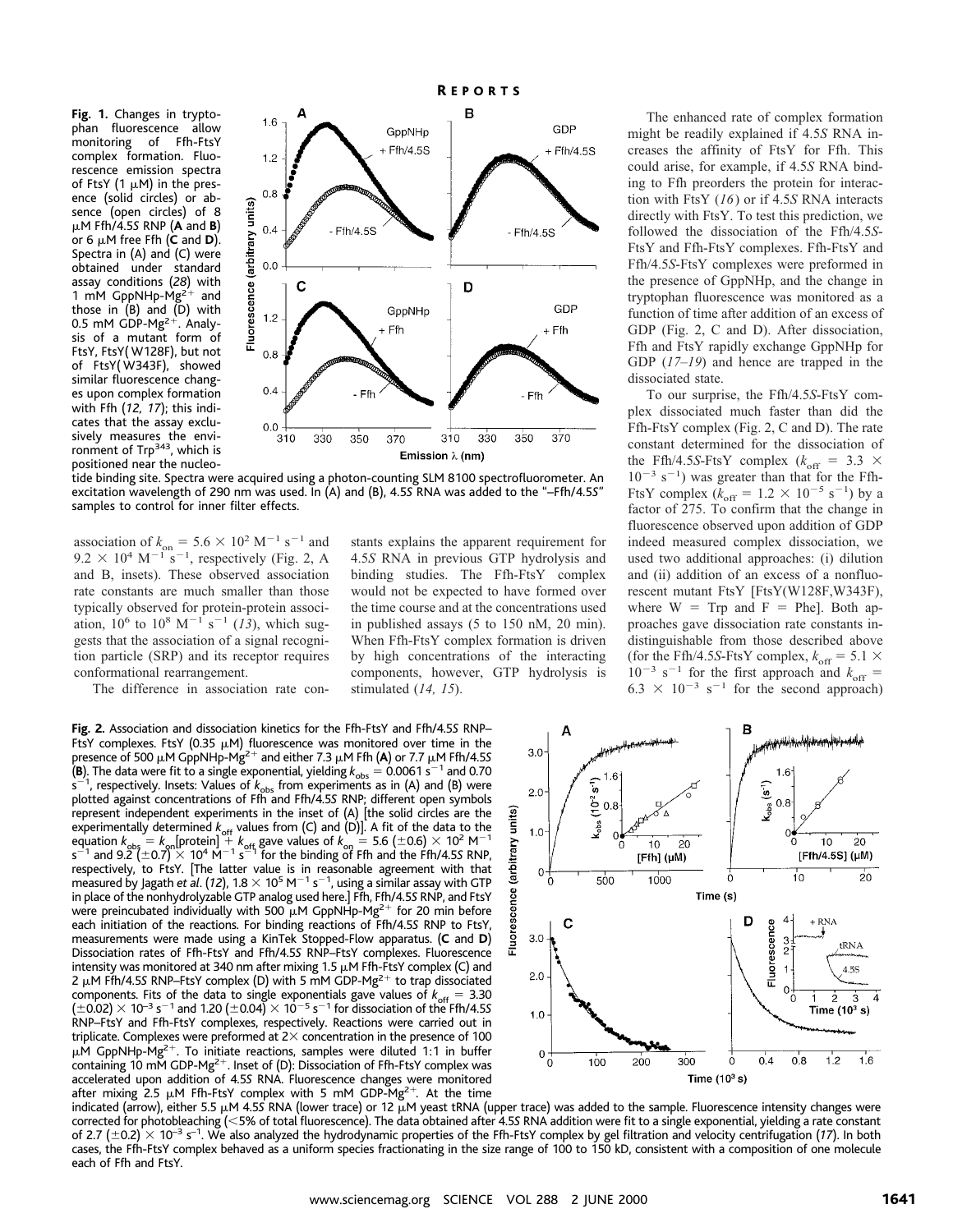(*17*). These rates are much slower than those measured for GppNHp release from the individual components; GppNHp release is therefore significantly slowed in Ffh-FtsY complexes, akin to "classical" GTPases that hold on tightly to bound nucleotides (*20, 21*). The decreased rate of nucleotide release from the complexes could be due to conformational changes in the nucleotide binding sites or to steric occlusion of the nucleotide exit routes.

The above results show that 4.5*S* RNA enhances dissociation of the complex between Ffh and FtsY. A prediction arising from these observations is that addition of 4.5*S* RNA to preformed Ffh-FtsY complex would facilitate its dissociation. Addition of 4.5*S* RNA does indeed increase the dissociation rate (Fig. 2D, inset). The observed factor of 200 increase is the same, within error, as that described above, indicating that the Ffh-

**Fig. 3.** Equilibrium binding of Ffh and Ffh/4.5*S* RNP to FtsY. Binding reactions were carried out for 40 hours with Ffh (**A**) and for 20 min with Ffh/ 4.5*S* RNP (**B**) in the presence of 0.1  $\mu$ M FtsY and 500  $\mu$ M GppNHp-Mg<sup>2+</sup>. Because the maximal fluorescence change is observed at concentrations of Ffh and Ffh/4.5*S* near the FtsY concentration, the data were fit using a quadratic equation [solid lines; see (*25*)]. The dissociation conFtsY complex is rapidly and completely converted to the faster dissociating Ffh/4.5*S*-FtsY complex. This effect was specific for 4.5*S* RNA; the addition of an equivalent amount of tRNA did not result in enhanced dissociation. These experiments show that the Ffh-FtsY complex is not irreversibly trapped in a slowly dissociating state.

The equilibrium dissociation constants calculated from the observed association and dissociation rate constants give similar values of  $K_{\rm d} = (k_{\rm off}/k_{\rm on}) = 0.024$  and 0.036  $\mu$ M for the Ffh-FtsY and Ffh/4.5*S*-FtsY complexes, respectively. Equilibrium binding assays carried out with Ffh and FtsY or with Ffh/4.5*S* RNP and FtsY revealed strong binding in both cases (Fig. 3). Because of the strong binding, only upper limits could be obtained for the dissociation constants, with values of  $\leq$ 0.09  $\mu$ M and  $\leq$ 0.017  $\mu$ M for the Ffh-FtsY



stants obtained—0.092 ( $\pm$ 0.038)  $\mu$ M and 0.016 ( $\pm$ 0.010)  $\mu$ M for Ffh and Ffh/4.55 RNP, respectively—should be considered as upper limits for the true  $K_d$  values (29). The dashed lines show the binding curves calculated from the  $K_d$  values obtained from the  $k_{on}$  and  $k_{off}$  measurements in Figs. 2 and 3. Deviations in (A) are likely due to incomplete equilibration at the lower protein concentrations. Background intensities for each Ffh concentration were simultaneously measured and subtracted from each corresponding reaction before calculating the fractional fluorescence intensity change, (F – F<sub>o</sub>)/F<sub>o</sub>. For the binding reactions in (B), 4.55 RNA was maintained at a<br>constant concentration of 3.0 μM in each sample to control for inner filter effects.



**Fig. 4.** Effect of 4.5*S* RNA on the Ffh-FtsY binding reaction. (**A**) Free energy–reaction profile for Ffh-FtsY association in the absence (solid line) and presence (dashed line) of bound 4.5*S* RNA. The relative energy levels are shown for a standard state of 1 M and were calculated from the observed association and dissociation rate constants using the equation  $\Delta G = -RT \ln(kh/k_BT)$  (13), where  $R = 1.987 \text{ kcal mol}^{-1}$  K<sup>-1</sup>, Boltzmann's constant  $k_B = 3.3 \times 10^{-27} \text{ kcal K}^{-1}$ ,  $h = 1.58 \times 10^{-37} \text{ s}^{-1}$ , and  $T = 298$  K. (**B**) Schematic diagram depicting a model for how 4.55 RNA may act catalytically in Ffh-FtsY complex formation. In this model, 4.5*S* RNA (hairpin) helps form a transient tether between Ffh (light gray) and FtsY (dark gray), which allows a complex to form long enough for Ffh, FtsY, or both (as depicted) to obtain the correct conformation to become more stably locked. The presence of the RNA lowers the energy barrier to this "transition state(s)" within the brackets by  $\sim$ 3 kcal mol $^{-1}$ , as indicated by the arrows in (A). The tether would be transient, however, as the complex is not measurably stabilized in the presence of the RNA.

and Ffh/4.5*S*-FtsY complexes, respectively. These limits are consistent (within error) with the dissociation constants calculated from the kinetic data.

Taken together, the above data show that 4.5*S* RNA not only speeds formation of the Ffh-FtsY complex by a factor of  $\sim$ 200, but also accelerates its dissociation to a similar extent. In analogy to an enzymatic reaction, the RNA therefore stabilizes a transition state for the binding reaction, lowering the energetic barrier separating free and complexed components by  $\sim$ 3 kcal mol<sup>-1</sup> (Fig. 4A). 4.5*S* RNA therefore carries out a "catalytic" function in the assembly reaction. In contrast to conventional catalysts that facilitate multiple reactions when present in substoichiometric amounts, 4.5*S* RNA remains tightly bound to Ffh in a stoichiometric complex.

How could the 4.5*S* RNA stabilize the transition state for association and dissociation without substantially altering the equilibrium for protein-protein association (Fig. 4A), and what might be the meaning of these observations for SRP function? A plausible model to account for the catalytic behavior is that 4.5*S* RNA can serve as a transient tether, linking the two interacting proteins temporarily. Transient tethering would lengthen the time window after the initial collisional encounter of the components during which they can convert to the stably bound complex (Fig. 4B). Within a transiently formed complex, the two proteins might be able to find the rare conformations within or between the proteins that are competent for stable binding. As noted above, the observation that the association rate constant, even in the presence of RNA, is much lower than typically observed for protein-protein interactions suggests a requirement for such rearrangements before formation of the stable complex.

The simplest molecular model posits a direct role of the 4.5*S* RNA in providing the transient tether. Alternatively, the RNA could form the tether together with part of the Ffh protein or could induce conformational changes in Ffh in a region, such as the M domain of Ffh to which 4.5*S* RNA binds (*16, 22, 23*), that then serves as the tether. In either case, the stable complex might result from direct interaction of structurally related GTPase domains (NG domains) of Ffh and FtsY, as is suggested from the reciprocal stimulation of GTP hydrolysis (*7*). Furthermore, mutagenesis studies show that the tryptophan responsible for observed fluorescence changes resides in the NG domain of FtsY (Fig. 1) (*12*). It is critical to emphasize that, according to the transient tether model, the region used as the tether would not be involved in stabilizing contacts in the final complex. Consistent with this notion, no changes in the footprint of Ffh on 4.5*S* RNA were observed upon binding to FtsY (*17*).

Although we have characterized here the